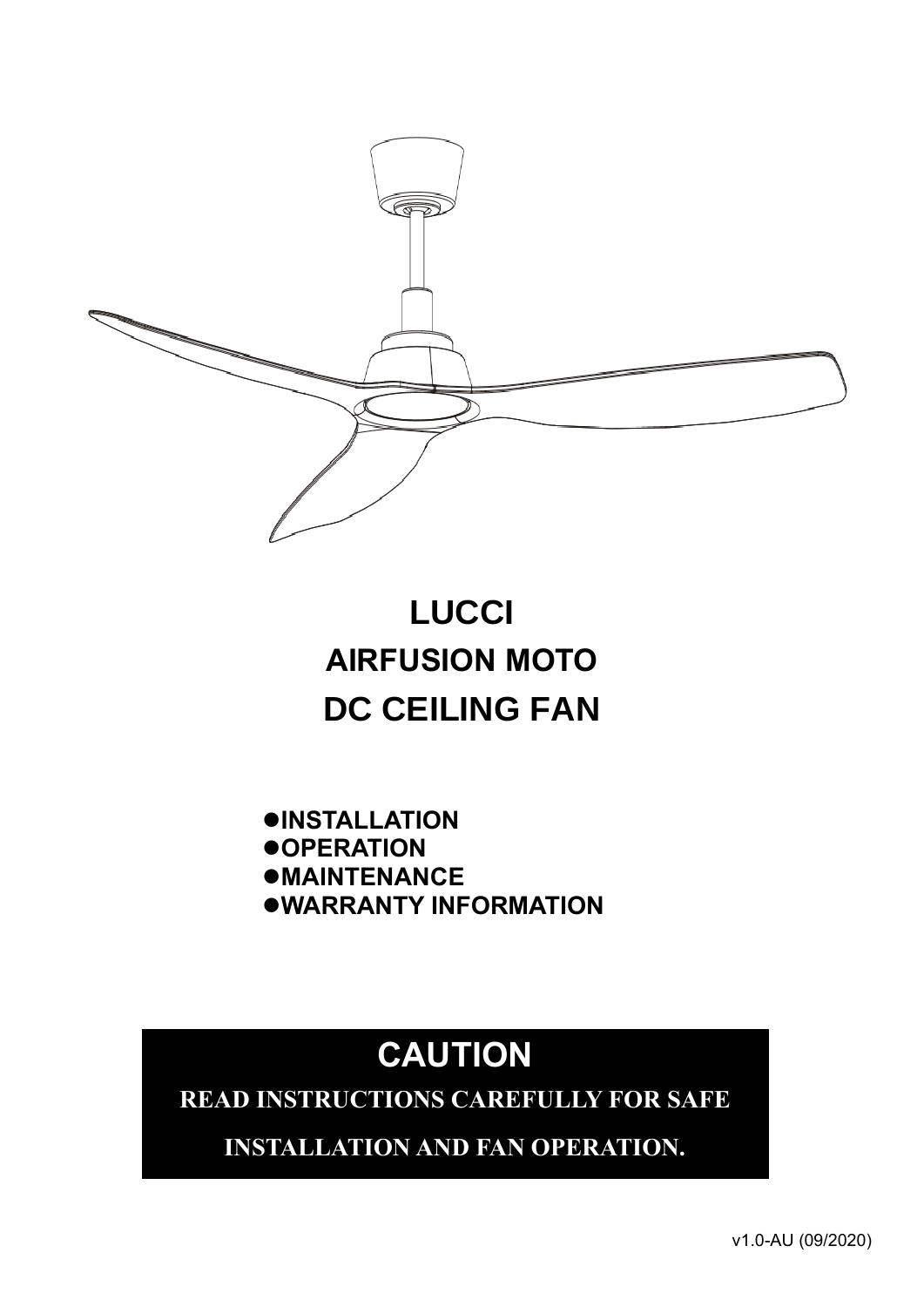### **THANK YOU FOR PURCHASING**

Thank you for purchasing the latest in energy saving ceiling fans. This fan runs on DC (direct current) power which gives it the benefit of being super energy efficient whilst still maintaining high volume air-movement and silent operation.

**Energy saving** - The DC motor is the latest technology in fan design. Its highly efficient motor saves up to 65% more energy than ceiling fans with traditional AC motors.

**Silent operation** – This DC fan motor is programmed with a stabilised current which efficiently reduces motor noise.

**Low operating temperature** – The DC power is managed effectively which brings down the motor operating temperature to less than 50℃. This results in a much cooler motor than a standard AC fan and increases the longevity of the motor.

## **SAFETY PRECAUTIONS**

- 1. The appliance is not intended for use by persons (including children) with reduced physical, sensory or mental capabilities, or lack of experience and knowledge, unless they have been given supervision or instruction concerning the use of the appliance by a person responsible for their safety.
- 2. Children should be supervised to ensure that they do not play with the appliance.
- 3. An all-pole disconnection switch must be incorporated into the fixed wiring, in accordance with local wiring rules.

## **WARNING:**

# **FOR SAFE USE OF THIS FAN AN ALL-POLE DISCONNECTION MUST BE INCORPORATED INTO THE FIXED WIRING IN ACCORDANCE WITH THE WIRING RULES.**

As outline in clause 7.12.2 of AS/NZS 60335-1 for meeting the minimum electrical safety of this standard.

Please note warranty will be void if installation is without a means for an all-pole disconnection incorporated in the fixed wiring in accordance with the wiring rules.

Example: If a fan is connected to a circuit that can be isolated via an all-

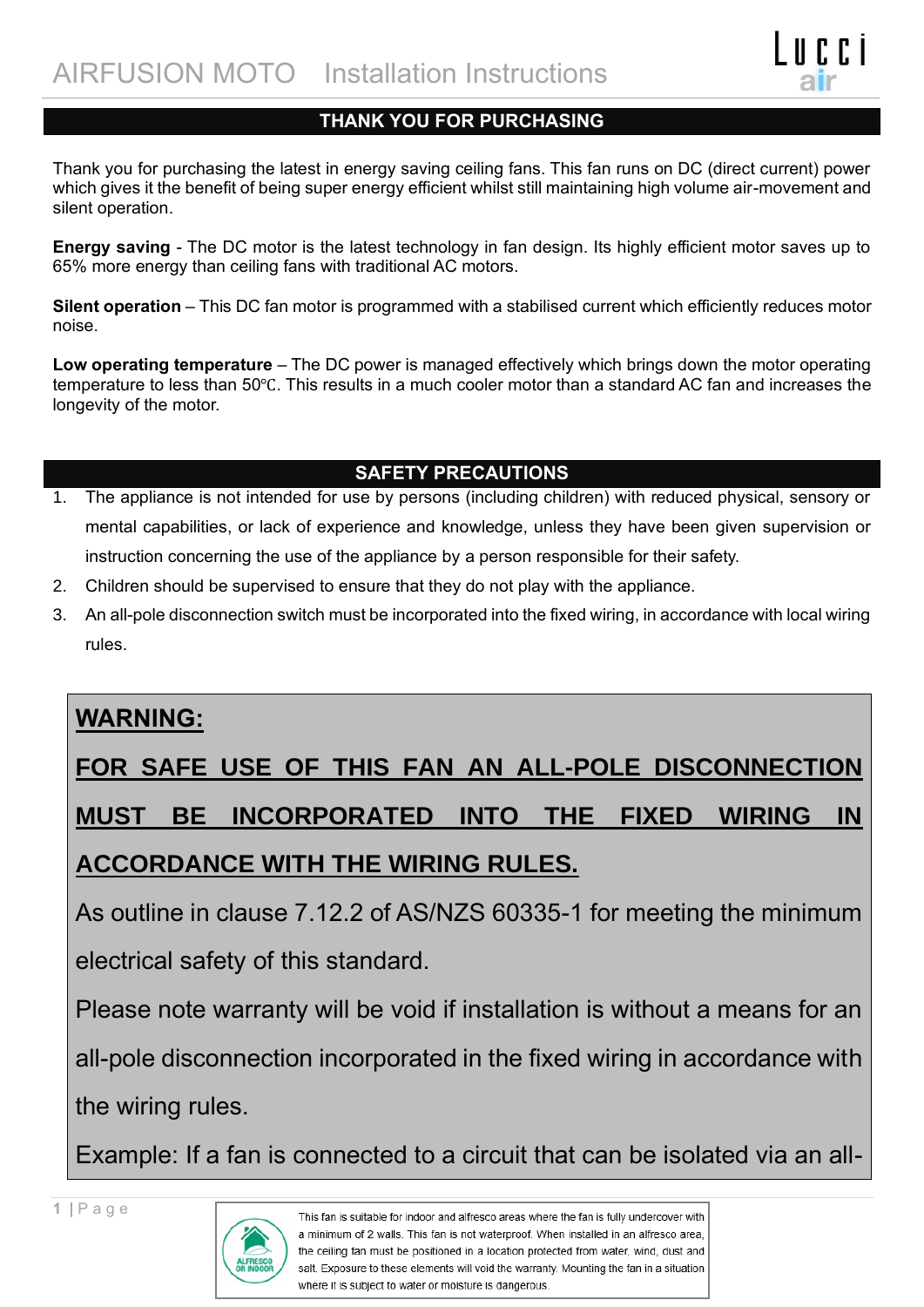## AIRFUSION MOTO Installation Instructions

pole safety switch at the switchboard, then this is considered to be an all-pole disconnection to the ceiling fan electrical circuit, meeting the requirements of clause 7.12.2 of AS/NZS 60335.1.

**A single-pole switch on the active of the receiver input of remote control must also be included in the wiring, and located the same room as the ceiling fan.**

- 
- Do not dispose of electrical appliances as unsorted municipal waste, use separate collection facilities. Contact your local government for information regarding the collection systems available. If electrical appliances are disposed of in landfills or dumps, hazardous substances can leak into the ground water and get into the food chain, damaging your health and well-being.
- 5. The structure to which the fan is to be mounted must be capable of supporting a weight of 15 kg.
- 6. The fan should be mounted so that the blades are at least 2.1 m above the floor.
- 7. This fan is suitable for indoor and alfresco areas where the fan is fully undercover with a minimum of 2 walls. This fan is not waterproof. When installed in an alfresco area, the ceiling fan must be positioned in a location protected from water, wind, dust and salt. Exposure to these elements will void the warranty. Mounting the fan in a situation where it is subject to water or moisture is dangerous and may increase the risk of damage, injury or electrical shock.
- 8. Must be assembled and installed by a licensed electrician.
- 9. **WARNING:** If unusual wobbling or oscillating movement is observed, immediately stop using the ceiling fan and contact the manufacturer, its service agent or suitably qualified persons.
- 10. The replacement of parts of the safety suspension system device shall be performed by the manufacturer, its service agent or suitably qualified persons.
- 11. The fixing means for attachment to the ceiling such as hooks or other devices shall be fixed with a sufficient strength to withstand 4 times the weight of the ceiling fan; that the mounting of the suspension system shall be performed by the manufacturer, its service agent or suitably qualified persons.

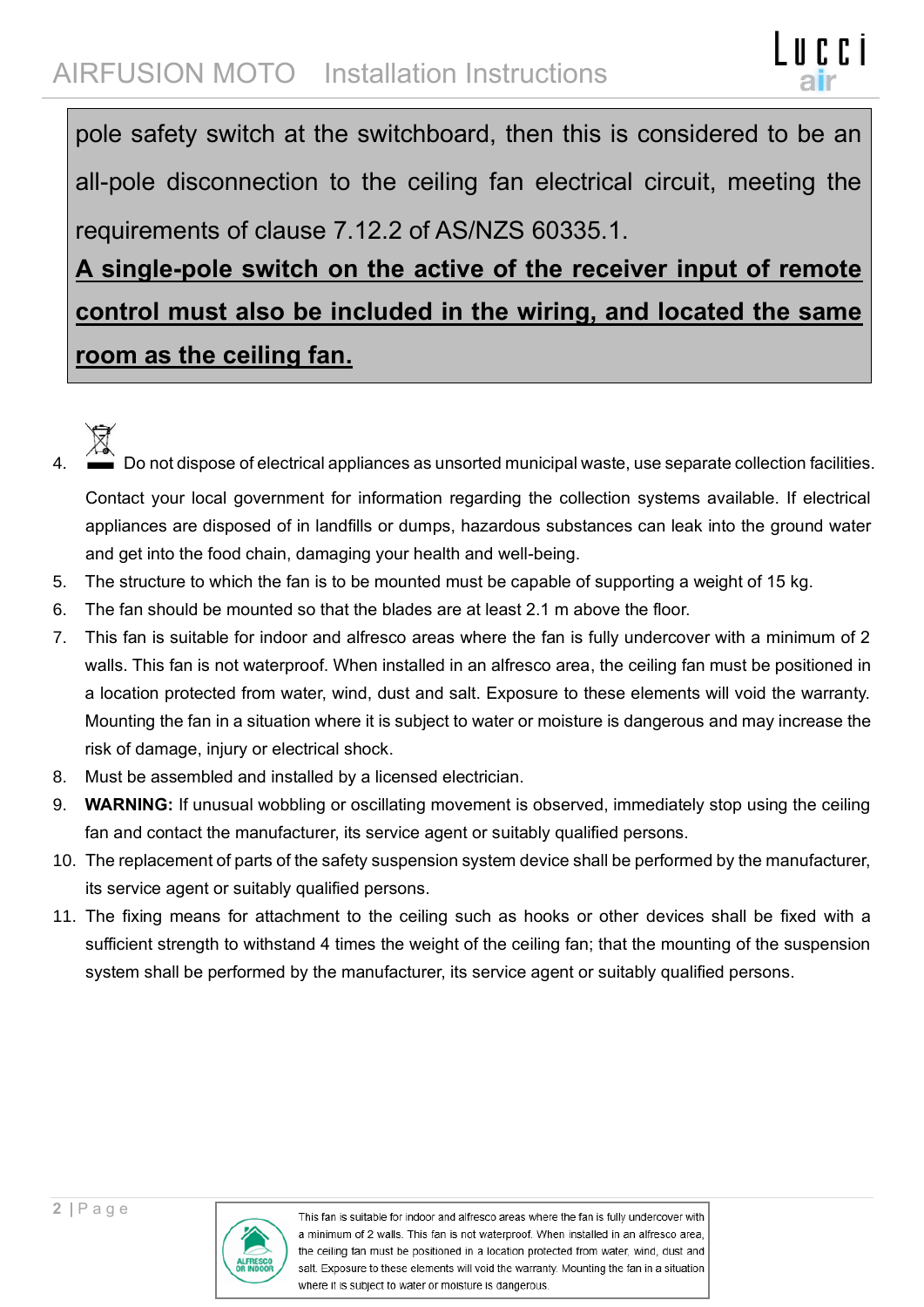

## **PARTS LIST**

- Unpack your ceiling fan carefully. Remove all parts and hardware.
- Lay out all the components on a smooth surface and make sure there are no components missing before assembling. If parts are missing, return the complete product to the place of purchase for inspection or replacement.
- Check whether the ceiling fan has been damaged during transport. Do not operate/install any product which appears damaged in any way. Return the complete product to the place of purchase for inspection, repair or replacement.
- Examine all parts, you should have the following:



|   | Mounting bracket x 1 | 6 | Mounting screws x 2                                         |
|---|----------------------|---|-------------------------------------------------------------|
| 2 | Fan assembly x 1     |   | Spare blade screw x 1                                       |
| 3 | Blades x 3           | 8 | Balancing kit x 1                                           |
| 4 | Bottom cover x 1     | 9 | Wall controller x 1 (included 2)<br>pcs wall switch screws) |
| 5 | Fan control unit x1  |   |                                                             |

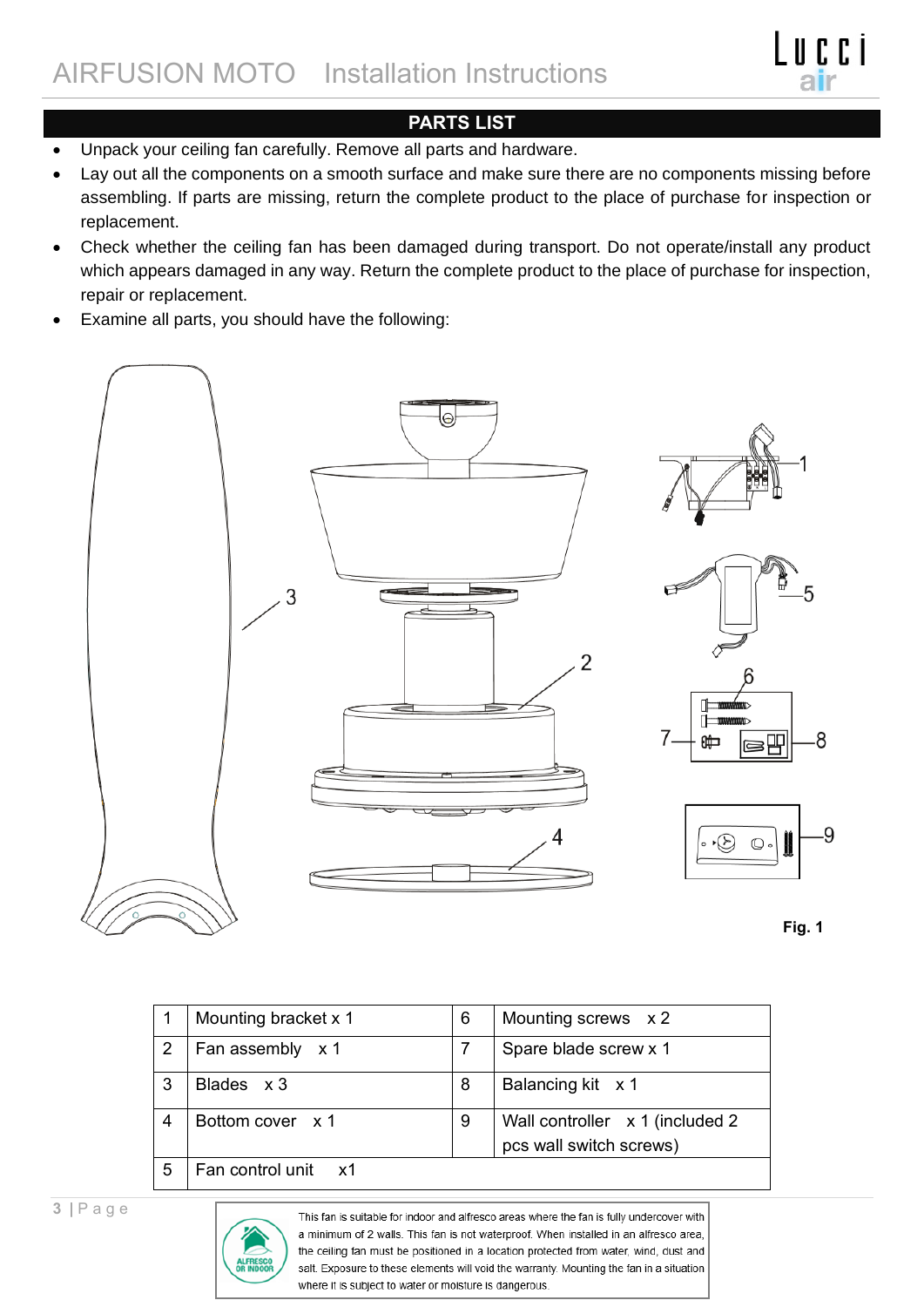## **INSTALLING THE FAN**

### **TOOLS REQUIRED:**

- Phillips / flat head screwdriver
- Pair of pliers
- Adjustable spanner
- Step ladder
- Wire cutter
- Wiring, supply cable as required by local provincial and national wiring codes and regulations

### **INSTALLING THE MOUNTING BRACKET**

- The ceiling fan must be installed in a location so that the blades are spaced 300mm from the tip of the blade to the nearest objects or walls.
- Install the hanging bracket to the ceiling joist or structure that is capable of carrying a load of at least 15 kg, with two long screws provided. Ensure at least 30mm of the screw is threaded into the support. (Fig. 2)



**NOTE: The bracket screws provided are for use with wooden structures only. For structures other than wood, the appropriate screw type MUST be used. Ensure the screws used are suitable for the mounting surface and the surrounding environment.**

### **ANGLED CEILING INSTALLATION**

This fan hanging system supports a maximum 11 degree angled ceiling installation. (Fig. 3)



**Fig. 3**

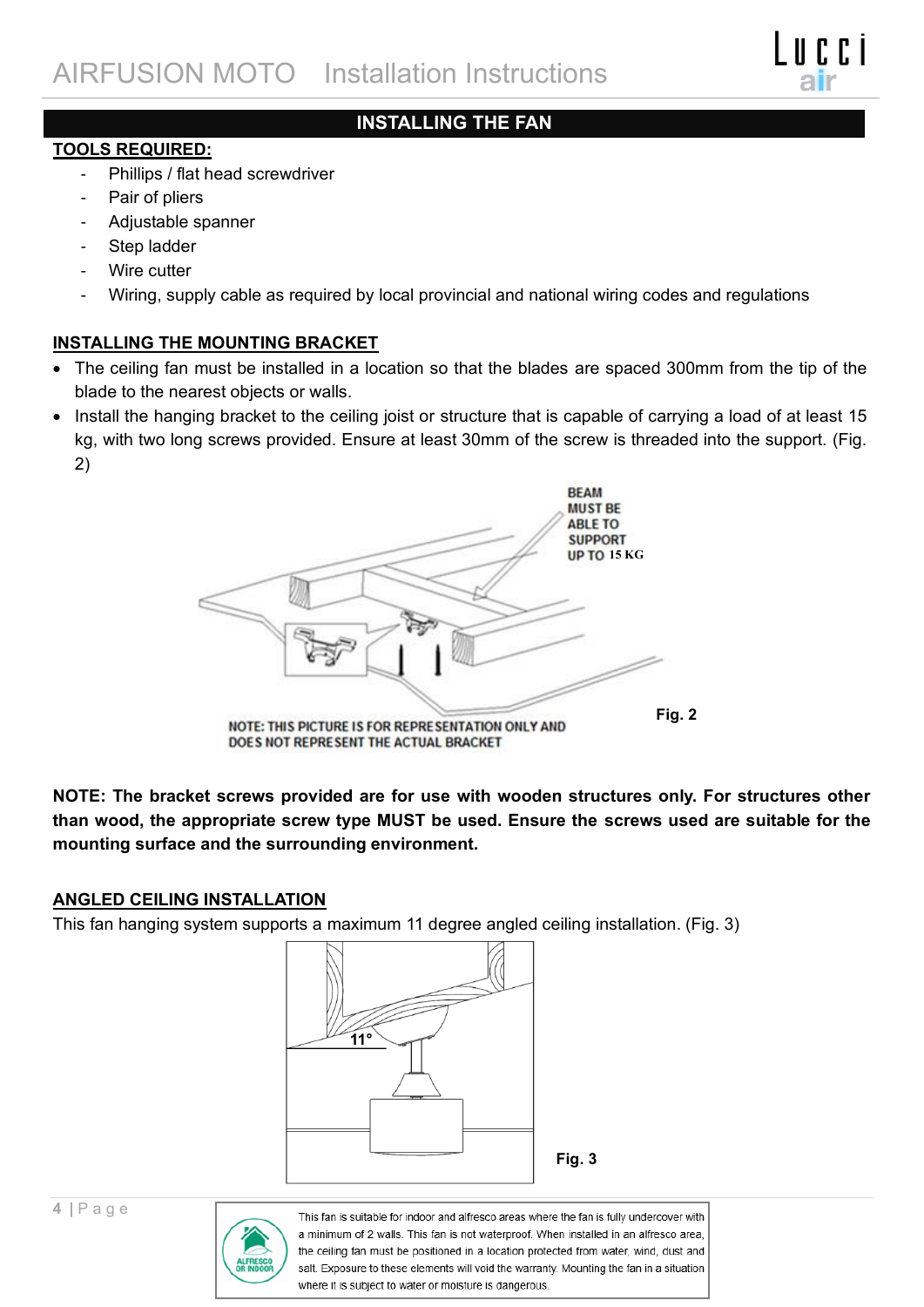### **INSTALLATION OF BLADE (Fig. 4)**

- 1. Before Installing the blades, remove the blade screws from the top of the fan motor assembly.
- 2. Align the 2 holes on the blade with the 2 holes on the rotating member of the fan motor assembly.
- 3. Use the 2 blade screws from step 1, to secure the blade onto the fan motor assembly. Ensure all screws are tightened evenly to reduce the chance of warping or unbalancing. Take care not to over tighten the screws, as this can damage the blades.
- 4. Repeat the same process for the other blades.



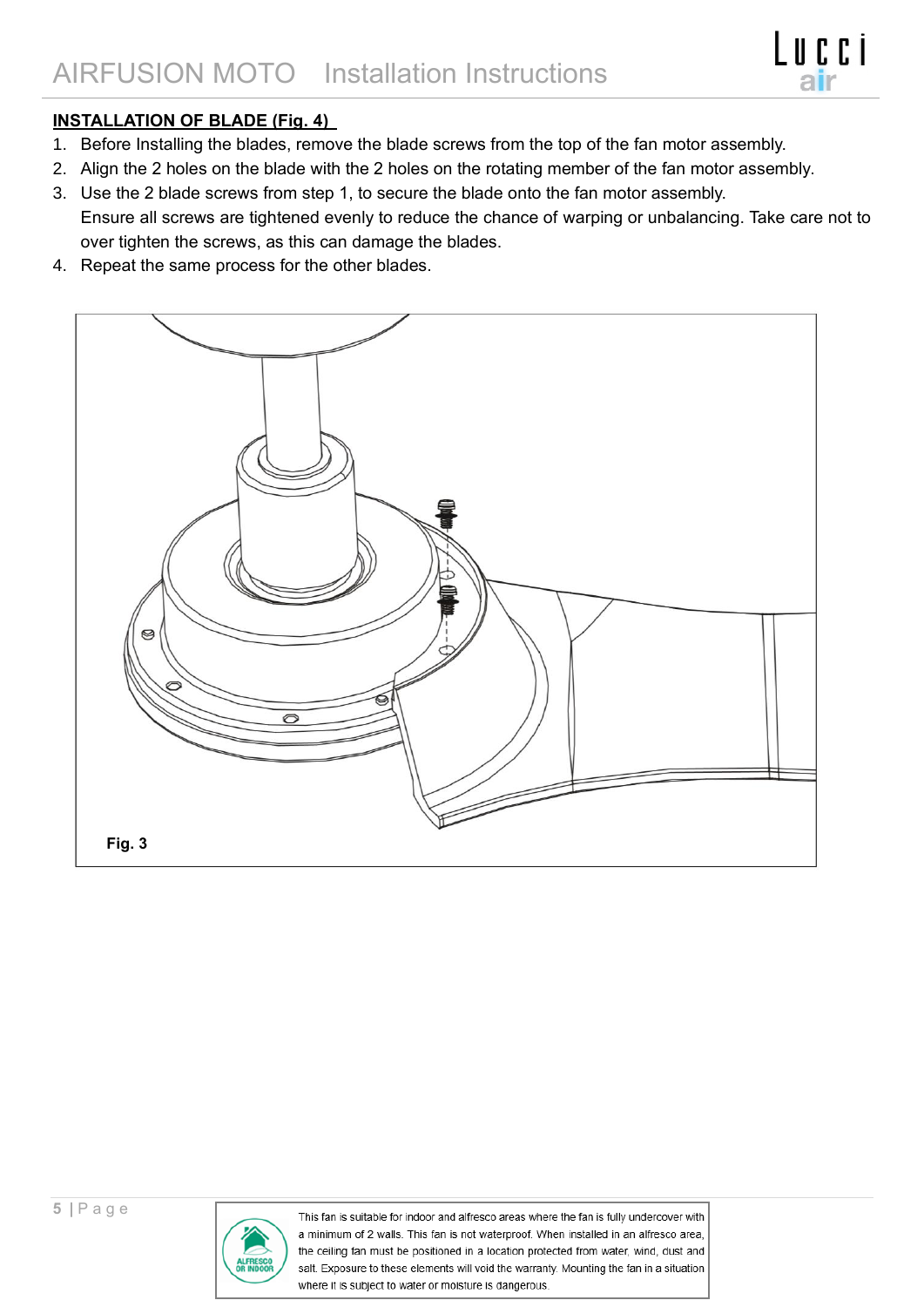### **INSTALLATION OF BOTTOM COVER (Fig. 5)**

• Install the bottom cover to the fan assembly then secure it by turning clockwise.



### **HANGING THE FAN**

Lift the fan assembly onto the mounting bracket. Ensure the key slot (A) of the hanger ball is positioned on the key pin (B) of the mounting bracket (C) to prevent the fan from rotating when in operation. (Fig. 6)



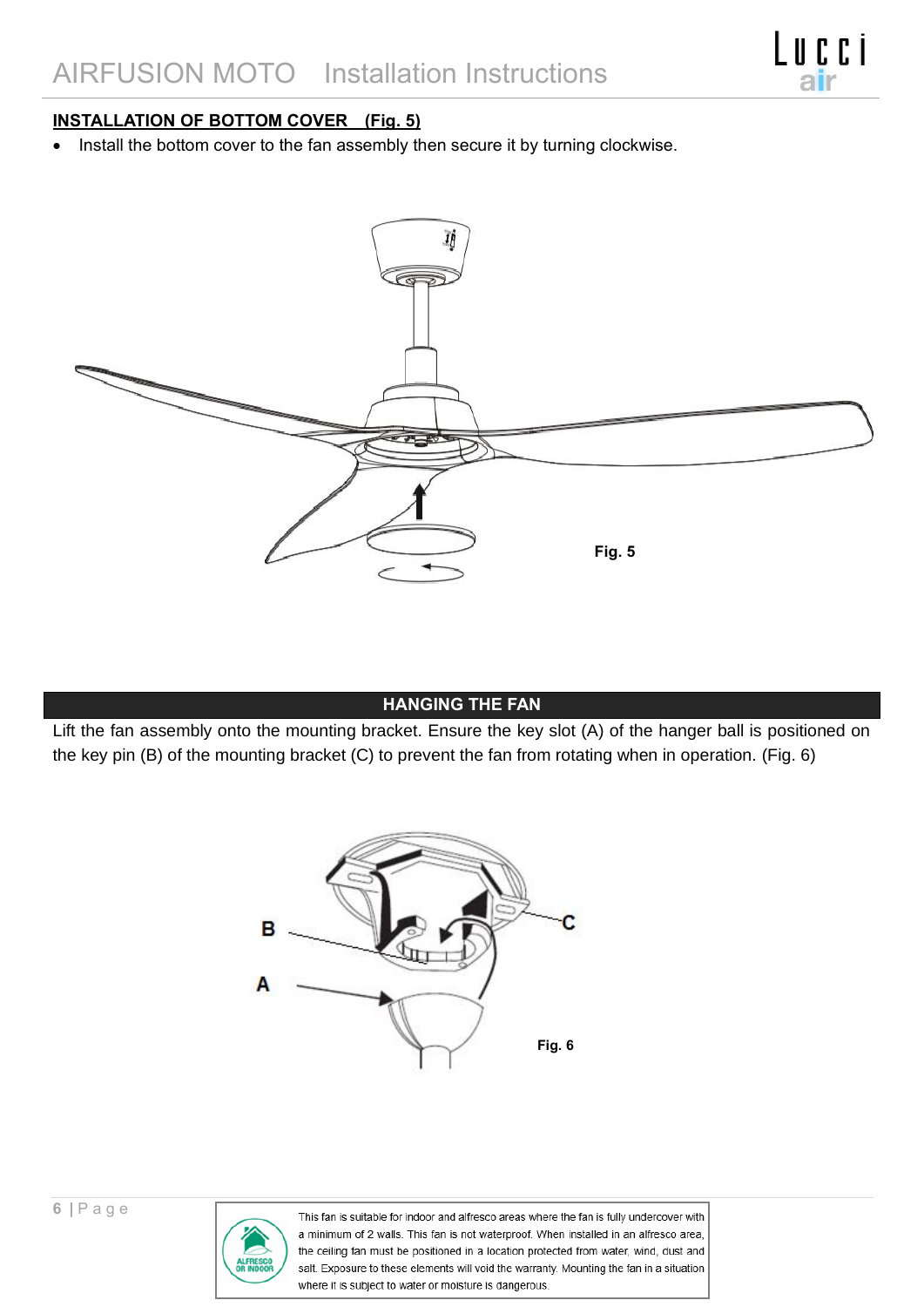

#### **ELECTRICAL WIRING DIAGRAM THE FAN**

### **PREPARE AND COMPLETE THE ELECTRICAL WIRING --- WIRING DIAGRAM (FIG.7)**

**WARNING:** FOR YOUR SAFETY ALL ELECTRICAL CONNECTIONS MUST BE UNDERTAKEN BY A LICENSED ELECTRICIAN.

**NOTE:** AN ADDITIONAL ALL POLE DISCONNECTION SWITCH MUST BE INCLUDED IN THE FIXED WIRING.

Ensure the motor earth wire is connected to the single earthing terminal block "1" in the diagram below. (Fig. 7b)

### **FAN MOTOR, MOUTNING BRACKET TERMINAL AND WALL SWITCH WIRING DIAGRAM**

#### **From 240V AV supply input and wall switch to mounting bracket terminal block**(**Fig. 7a**)

- 1. Connect earth wire to the earth terminal of the mounting bracket terminal block.
- 2. Connect the active neutral supply wire to "N" terminal of the mounting bracket terminal block.
- 3. Connect the active live supply wire to the terminal on the rotary switch labelled **" L ".**
- 4. Connect the wire from the "LIVE(FAN)" terminal block at the rotary switch, to the **"L"** terminal of mounting bracket terminal block.



## **MOUNTING BRACKET**



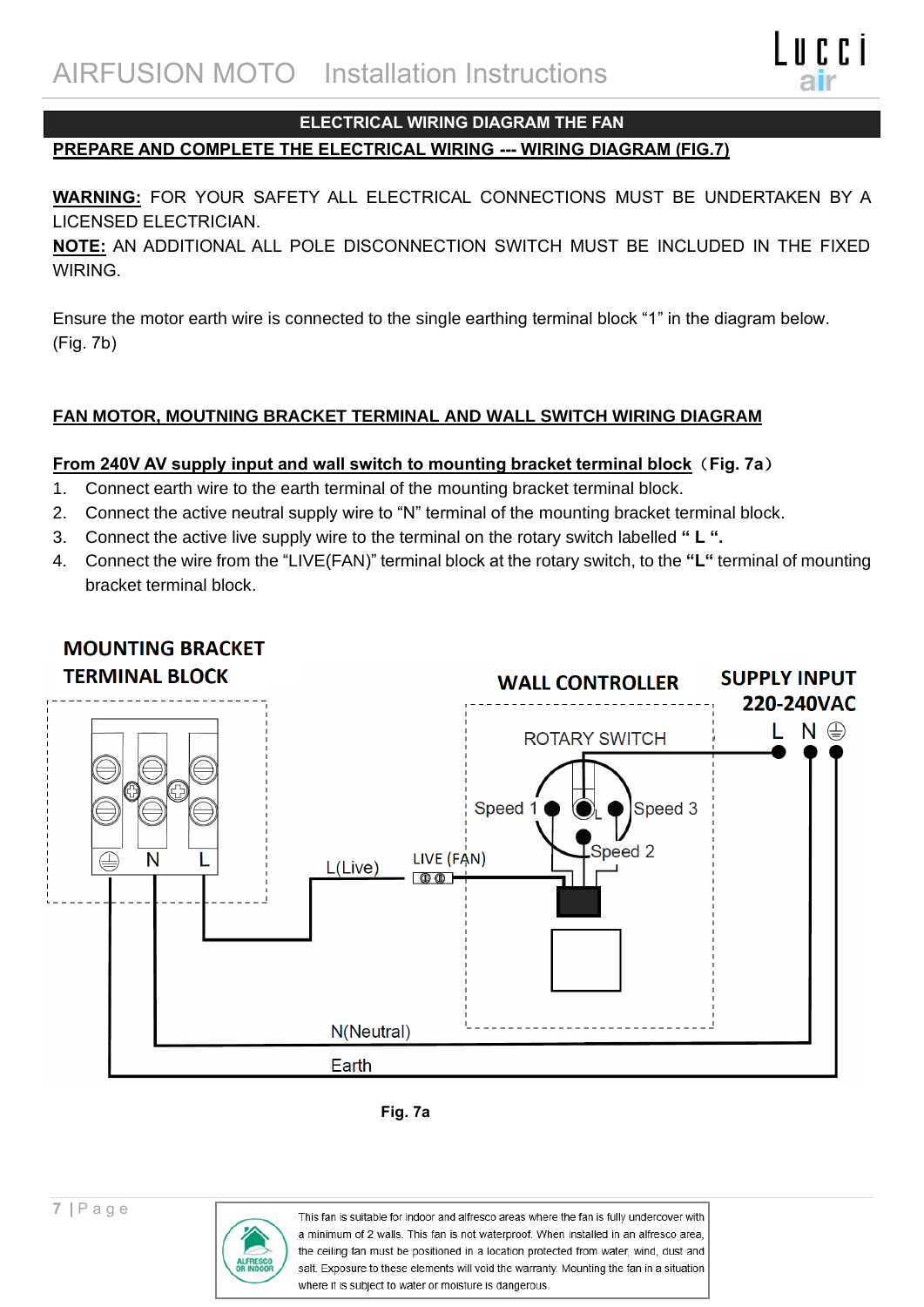## **From mounting bracket to fan control unit and motor**(**Fig. 7b**)

- 5. Connect the supply wiring from the mounting bracket to the input of the fan control unit.
- 6. Connect the output wires of fan control unit to the input wires of the fan assembly/motor.
- 7. Connect the output wires (2 Pin connector) of fan control unit to the wires of the reverse function switch on canopy.
- 8. Ensure the fan assembly earth wire is connected to the single earthing terminal block "1" in the diagram for (Fig.7b). Ensure the fan control unit earth wire is connected to the single earthing terminal block "1" in the diagram for (Fig.7b).

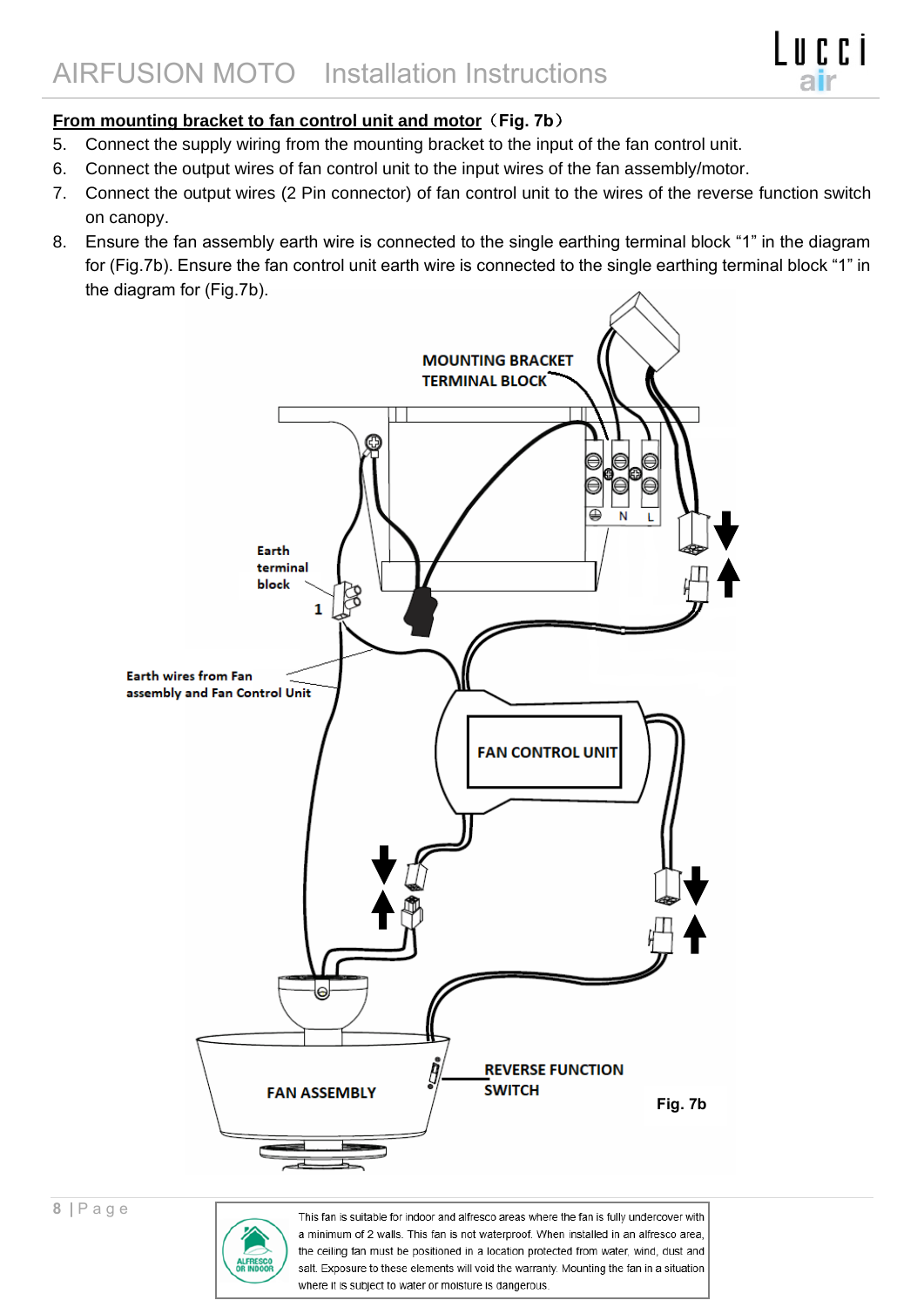Carefully insert the receiver above the hanger ball in the remainder spacing in the mounting bracket. Take care not to damage or loosen any of the wiring. (Fig. 8).



### **FINISHING THE INSTALLATION**

**NOTE: Ensure the earth wiring is secure and correct, by performing an earthing continuity test from the fan's accessible metal body back to the earth terminal at the terminal block on the mounting bracket.**

### **INSTALLATION OF THE CANOPY (Fig. 9)**

- 1. Loosen the 2 screws at the bottom of the mouthing bracket.
- 2. Slide the canopy up to the mounting bracket and align the key holes on the canopy with the screws on the mounting bracket. Turn the canopy until it locks into place with the narrow section of the key holes and secure it by tightening the two screws. Avoid damaging the electrical wiring prepared previously.
- 3. Slide the canopy cover up to the canopy.



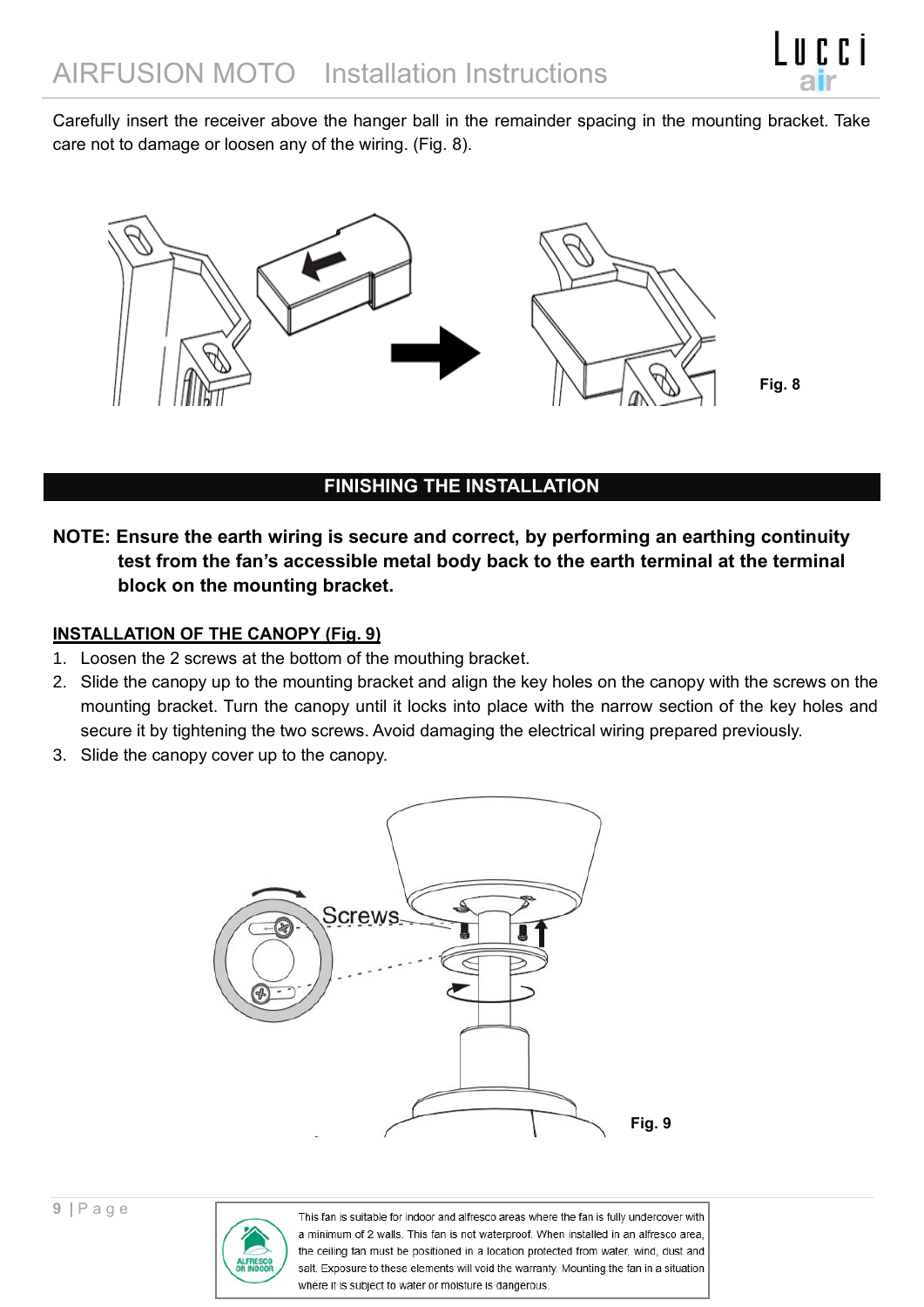## AIRFUSION MOTO Installation Instructions

### **USING YOUR CEILING FAN**

#### **FAN WALL CONTROL (Fig. 10)**

Turn on the power and check the operation of the fan.

- OFF Position Fan Off
- 3rd Position Low fan speed
- 2nd Position Medium fan speed
- 1st Position High fan speed



**Fig. 10**

### **REVERSING FUNCTION (Fig. 11)**

Your ceiling fan can operate in either summer or winter mode.

**SUMMER Mode:** The reverse switch should be in the SUMMER position to rotate the fan in an anticlockwise direction. The airflow will be directed downwards, for cooling in summer.

**WINTER Mode:** The reverse switch should be in the WINTER position to rotate the fan in a clockwise direction. The airflow will be directed upwards assisting in the circulation of warm air, for energy conservation in winter.



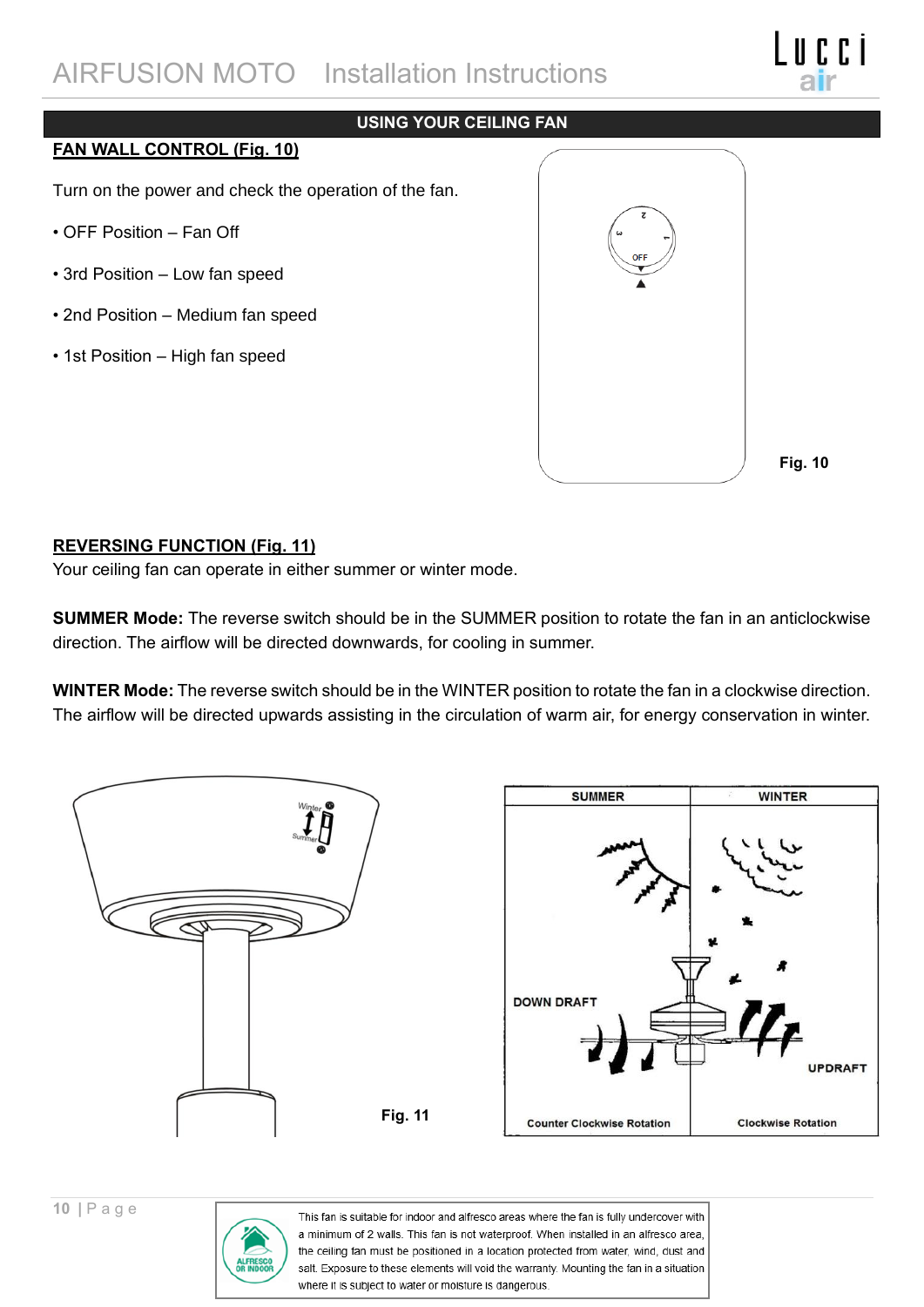### **AFTER INSTALLATION**

**NOTE**: Ceiling fans tend to move during operation due to the fact that they are mounted on a rubber grommet. If the fan was mounted rigidly to the ceiling it would cause excessive vibration. Movement of a few centimetres is quite acceptable and DOES NOT suggest any problem.

**TO REDUCE THE FAN WOBBLE:** Please check that all screws which fix the mounting bracket and down rod are secure.

**BALANCING KIT:** A balancing kit is provided to balance the ceiling fan on initial installation. Please refer to the instruction on how to use the balancing kit. The balancing kit can be used to assist re-balancing should the ceiling fan become un-balanced again. Store your balancing kit away after installation for future use if required.

### **NOISE:**

When it is quiet (especially at night) you may hear occasional small noises. Slight power fluctuations and frequency signals superimposed in the electricity for off-peak hot water control, may cause a change in fan motor noise. This is normal. Please allow a 24-hour "settling-in" period, most noises associated with a new fan disappear during this time.

The manufacturer's warranty covers actual faults that may develop and NOT minor complaints such as hearing the motor run – All electric motors are audible to some extent.

### **CARE & CLEANING**

**NOTE: Always turn OFF the power at the mains switch before performing any maintenance or attempting to clean your fan**.

- Every 6 months periodic cleaning of your ceiling fan is the only maintenance required. Use a soft brush or lint free cloth to avoid scratching the paint finish. Please turn off electricity power when you do so.
- Do not soak or immerse your ceiling fan in the water or other liquids. It could damage the motor or the blades and create the possibility of an electrical shock.
- Ensure that the fan does not come in contact with any organic solvents or cleaners.
- To clean the fan blade, wipe with only a damp clean cloth with NO organic solvents or cleaners.
- The motor has a permanently lubricated ball bearing so there is no need to oil.

| <b>TECHNICAL INFORMATION</b> |                                                  |  |  |  |  |
|------------------------------|--------------------------------------------------|--|--|--|--|
| Fan                          | 52" DC fan - MOTO                                |  |  |  |  |
| <b>Fan Models</b>            | LD-MOTO-52 / SKU# 210650, 210651, 210652, 210653 |  |  |  |  |
| <b>Rated Voltage</b>         | 220-240V~50Hz                                    |  |  |  |  |
| Rated Wattage (Motor)        | 35W                                              |  |  |  |  |
| Rated wattage (Lamp)         | N/A                                              |  |  |  |  |
| Battery for remote           | N/A                                              |  |  |  |  |
| Weight                       | 3.7 <sub>kg</sub>                                |  |  |  |  |
| <b>Canopy Dimensions</b>     | H:50mm<br>Dia:146mm                              |  |  |  |  |

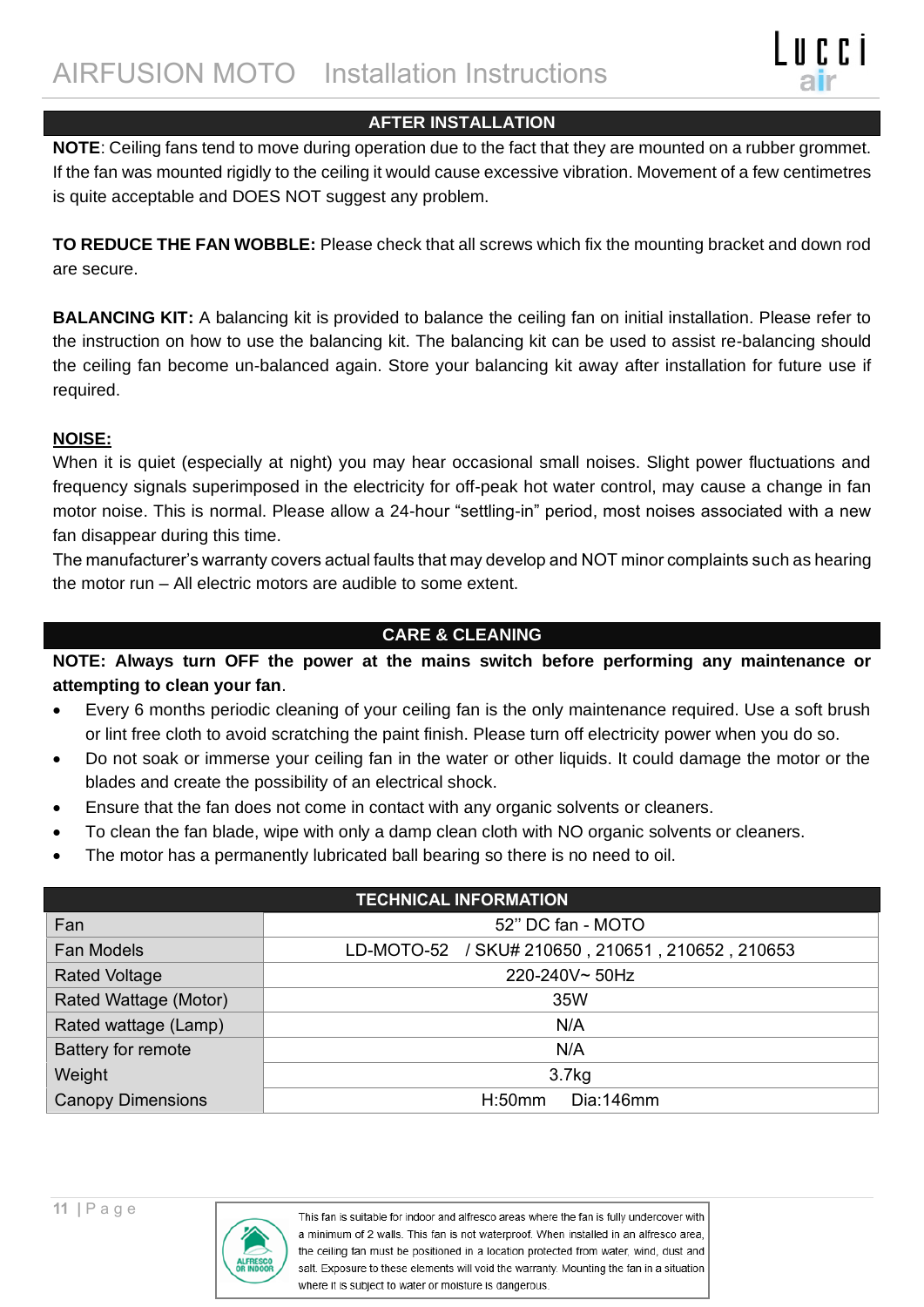## LUCCI CEILING FAN WARRANTY DETAIL

l o c c i

## LUCCI WARRANTY HOTLINE- 1800 602 243

### **THIS WARRANTY IS VALID IN AUSTRALIA ONLY**

In the event of service being required, please call the Lucci Fan Warranty Hotline on 1800 602 243 between 9am & 5pm (EST) Monday to Friday. Please make sure you have all the ceiling fan details filled out at the end of the manual before making the call.

Every Lucci ceiling fan is thoroughly inspected and tested before being released for sale. In addition to any warranty rights or conditions under statutory regulations, Lucci warrants all of its ceiling fans against defective workmanship and faulty materials for twenty four (24) months from the date of purchase. Lucci undertakes, at its option, to repair or replace, free of charge, each product or part thereof on condition that;

- 1. The fan or relevant part has not been subjected to misuse, neglect, or been involved in an accident.
- 2. The repairs are not required as a result of normal wear and tear.
- 3. The product was installed by a licensed electrical contractor.
- 4. A copy of the original receipt of purchase is presented.
- 5. 12 month warranty applies when used in any non-domestic applications.
- 6. This warranty does not cover stains, scratch and scuff marks, or dents if the product is purchased through a factory outlet or to refurbished items.

Our goods come with guarantees that cannot be excluded under the Australian Consumer Law. You are entitled to a replacement or refund for a major failure and compensation for any other reasonably foreseeable loss or damage. You are also entitled to have the goods repaired or replaced if the goods fail to be of acceptable quality and the failure does not amount to a major failure.

**Lucci Design cannot be held responsible for any repair other than those carried out by it or one of its Authorised Service Agents. Please keep this warranty information in a safe place. This information must be produced in the event of service being required.**

#### **Distributed by:**

Beacon Lighting 140 Fulton Drive Derrimut, Victoria, 3026 Australia Ph +613 9368 1000 Fax +613 9360 9332 Email: warranty@beaconlighting.com.au